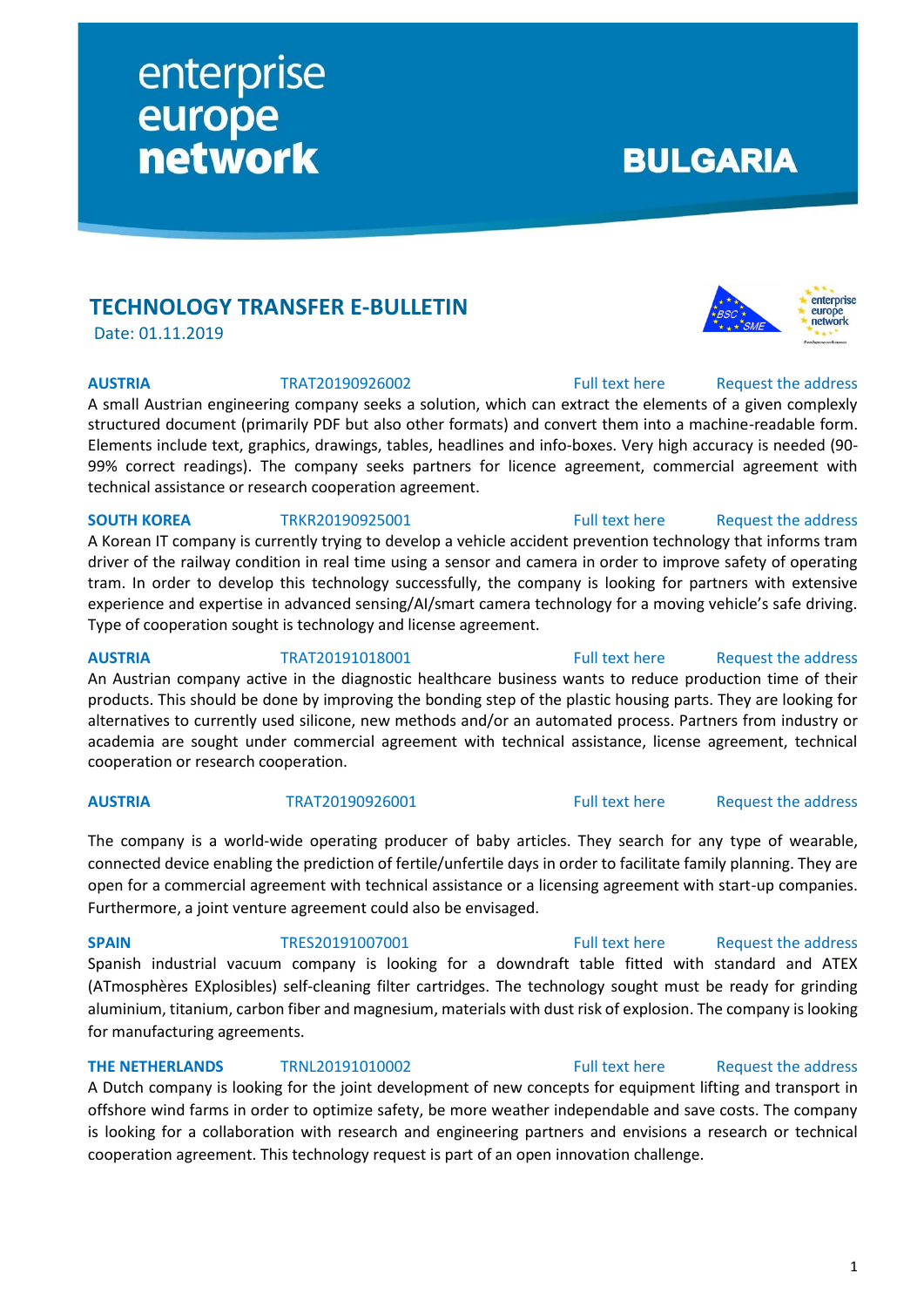A horticulture vocational high school from Latvia is developing an autonomous robotic platform prototype with integrated modules of cameras and sensors, equipment and software for plant growth monitoring. The high school is looking for partners with know-how in detection and diagnosis of plant diseases by using hyperspectral cameras. The school is interested to enter into technical cooperation agreement.

**THE NETHERLANDS** TRNL20190822001 [Full text here](https://een.ec.europa.eu/tools/services/PRO/Profile/Detail/ea33d2ac-eaea-48da-8d1e-e3ef46d6a0ab) Request [the address](http://www.een.bg/index.php?option=com_rsform&formId=13) The Dutch manufacturing company is a producer of adult incontinent diapers. A new machine uses 64 elastic threads to make these products. To reduce labour costs, the company is looking for solutions to automate the task of connecting an elastic yarn-end of the old roll to the next. The company is looking for a collaboration with research and engineering partners and envisions a research or technical cooperation agreement. This technology request is part of an open innovation challenge.

A German company and a research organization aim to develop an automatized pre-shredder recycling process for the automotive or machinery industry in order to secure nearly 100% closed loop recycling in particular with respect to rare and valuable materials. The process requires data driven automatized dismantling and sorting machinery. The consortium is looking for a manufacturer of machinery or an institute as research partner providing the technology of dismantling and sorting machinery.

## **THE NETHERLANDS** TRNL20191015001 **Full text here** Request the address

Dutch leading global dredging and offshore contractor and maritime services provider is looking for partners to jointly develop new communication concepts to improve data throughput overseas for lower costs. The cooperation would be in the frame of a research or a technical cooperation agreement. This request refers to an innovation challenge published on an open platform.

### **THE NETHERLANDS** TRNL20190930001 [Full text here](https://een.ec.europa.eu/tools/services/PRO/Profile/Detail/3dccbe13-a8b9-4855-810f-ffd3f4aeb664) Request [the address](http://www.een.bg/index.php?option=com_rsform&formId=13)

The Dutch law enforcement organization is looking for ICT related SMEs and start-ups from Europe that offer solutions to share research data on cold cases in a confidential manner enabling citizens and businesses to think along in solving these serious cases. The cooperation would be in the frame of a research or a technical cooperation agreement. This request refers to an innovation challenge published on an open platform.

### **THE NETHERLANDS** TRNL20190926001 [Full text here](https://een.ec.europa.eu/tools/services/PRO/Profile/Detail/d0d920ae-aa55-4b65-8968-8614145fbf03) Request the address

The Dutch legal assistance insurer is looking for SME's and start-ups from Europe that offer solutions to prevent and limit legal problems for consumers and entrepreneurs with easy-to-use digital tooling. The cooperation would be in the frame of a research or a technical cooperation agreement. This request refers to an innovation challenge published on an open platform.

A Polish company designs and produces various form of booths for indoor applications. Such products allows for comfortable conversations in places that lacks privacy such as Open Space offices, production halls, restaurants and clubs as well as exhibition spaces. To be more competitive the company seeks new technologies with special emphasis on multimedia and telecommunications technologies that enhance its products via commercial agreement with technical assistance.

## **POLAND** TRPL20191011002 [Full text here](https://een.ec.europa.eu/tools/services/PRO/Profile/Detail/57a9ad1a-b669-4266-82eb-ef94ec1821c2) Request the address

A Polish company conducts advanced works on an innovative product - a compact prefabricated residential module. The company is looking for a technological partner to develop a replacement for plastic panels used in prefabrication. The company wish to use an ecological gypsum boards with cellulose fiber. The company seeks partners for technical cooperation agreement.

## **THE NETHERLANDS** TRNL20190905001 [Full text here](https://een.ec.europa.eu/tools/services/PRO/Profile/Detail/21ba7f03-4add-48b0-9581-71ad316146a2) Request the address Dutch importer in the automotive industry is looking for solutions to improve sales conversion from test drives

to purchase. To scale up sales, company is looking for innovative expertise from high tech to simple thinking

## **GERMANY** TRDE20191001001 [Full text here](https://een.ec.europa.eu/tools/services/PRO/Profile/Detail/bdaa6654-b151-48b8-94fc-0ab068049e4b) Request the address

## **POLAND** TRPL20190910001 [Full text here](https://een.ec.europa.eu/tools/services/PRO/Profile/Detail/52140dbc-32dc-47fc-a2e8-195d5653cc63) Request the address

2

### **LATVIA** TRLV20191022001 [Full text here](https://een.ec.europa.eu/tools/services/PRO/Profile/Detail/5bc76c9d-2b2f-475c-82e7-4bde2bc7f953) Request [the address](http://www.een.bg/index.php?option=com_rsform&formId=13)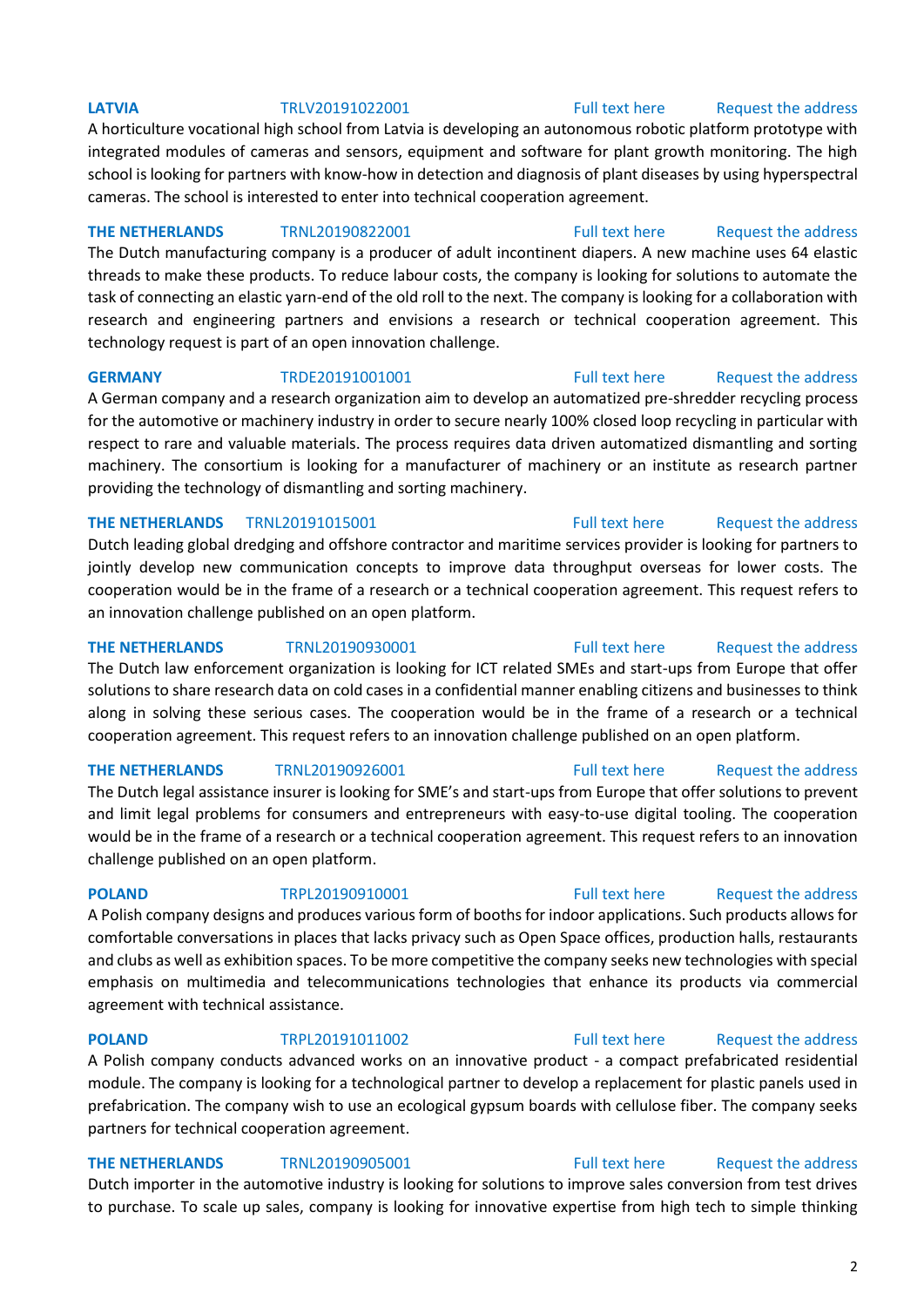solutions and from creative thinkers and marketing specialists to researchers. After proven concept, company envisions a services, license or manufacturing agreement. This profile is part of an open innovation challenge.

## **THE NETHERLANDS** TRNL20191023001 [Full text here](https://een.ec.europa.eu/tools/services/PRO/Profile/Detail/75bcf0c8-3546-4b4b-9f12-c56ce6831abd) Request the address

A Dutch beer brewer is looking for new ways to reduce the energy consumption of its global fleet of fridges (and subsequently its carbon footprint). They are looking for experience in product design, business process modelling, creative thinking, software development, consumer intelligence and customer experience to develop new solutions within the frame of a technical cooperation agreement. This request refers to an innovation challenge published on an open platform.

**THE NETHERLANDS** TRNL20191024001 [Full text here](https://een.ec.europa.eu/tools/services/PRO/Profile/Detail/38117ff7-a5c2-4892-b4ad-6a43fa9ca1d5) Request the address The Dutch multinational specializes in built environment and sees a large role for low temperature heat networks in the energy transition. Therefore they are looking for partners to realize a pilot with cooperation partners and municipalities with the opportunity for setting a standard in a test environment. A technical or research cooperation agreement is proposed to form a consortium to develop technical concepts. This request refers to an open innovation platform.

**THE NETHERLANDS** TRNL20190930002 [Full text here](https://een.ec.europa.eu/tools/services/PRO/Profile/Detail/0c01d6d7-2cd7-474a-b9bd-4ed1f7d1c2e7) Request the address

A leading telecom provider in the Netherlands is looking for internet-of-things solutions that can contribute to monitoring the supply chain of fruits and vegetables. Partners are sought for joint development in the frame of a research or technical cooperation agreement. This Technology Request refers to an innovation challenge published on an open platform until November 3rd and all Expressions of Interest will be redirected to this platform.

**THE NETHERLANDS** TRNL20191023002 [Full text here](https://een.ec.europa.eu/tools/services/PRO/Profile/Detail/f3320727-8082-4f90-a373-f0ba1b3c7e9d) Request the address A Dutch company specialized in floating platforms for oil and gas production is investigating concepts to produce liquid synthetic fuels from hydrogen made of wind energy on vessels enabling safe transport of energy generated in remote areas at sea where power cables are not feasible. A technical or research cooperation agreement is proposed to develop the technical concept and a service agreement to evaluate the business case. This request refers to an innovation challenge on an open platform.

## **THE NETHERLANDS** TRNL20191001001 [Full text here](https://een.ec.europa.eu/tools/services/PRO/Profile/Detail/d0cdf991-3e5c-413d-80cb-7553e3e868dd) Request the address

An innovative telecom provider in the Netherlands is looking for start-ups, scale-ups and SME's that have already started their own product or services and want to experiment with the future of 5G connectivity. Partners are sought for joint development in the frame of a research or technical cooperation agreement. This Technology Request refers to an innovation challenge published on an open platform until November 3rd and all Expressions of Interest will be redirected to this platform.

A leading Dutch maritime solutions provider wants to deliver a smart autopilot enabling the navigator to supervise instead of execute navigation. It is looking for technology to integrate surrounding sensor data combining this with route data and sea traffic rules. Partners can be companies and research organizations. Aim: to implement a minimum viable product as launching customer, within the framework of a technical cooperation agreement. This request refers to an open innovation challenge.

## **THE NETHERLANDS** TRNL20191003001 [Full text here](https://een.ec.europa.eu/tools/services/PRO/Profile/Detail/eaca0e4c-185d-465a-800d-a5def485f286) Request the address

A leading Dutch system integrator of electrical systems aboard wants to develop the next generation of their navigation support system offering advanced navigation support and paving the way to autonomous shipping. The company is looking for partners with technology to automatically detect vessels by their navigation lights to set up a cooperative pilot/research project to investigate the feasibility, within the framework of a research cooperation agreement.

**THE NETHERLANDS** TRNL20191022001 [Full text here](https://een.ec.europa.eu/tools/services/PRO/Profile/Detail/00df54a9-24fc-4739-8497-35e35b6ba504) Request the address A Dutch cleaning company is looking for innovative solutions to efficiently manage the disturbance of sand from sandboxes on school floors. The company is looking for technical solutions such as cleaning but also smart

## **THE NETHERLANDS** TRNL20191017001 [Full text here](https://een.ec.europa.eu/tools/services/PRO/Profile/Detail/1bfc10cc-bf76-46d7-91c9-18d12db45a17) Request the address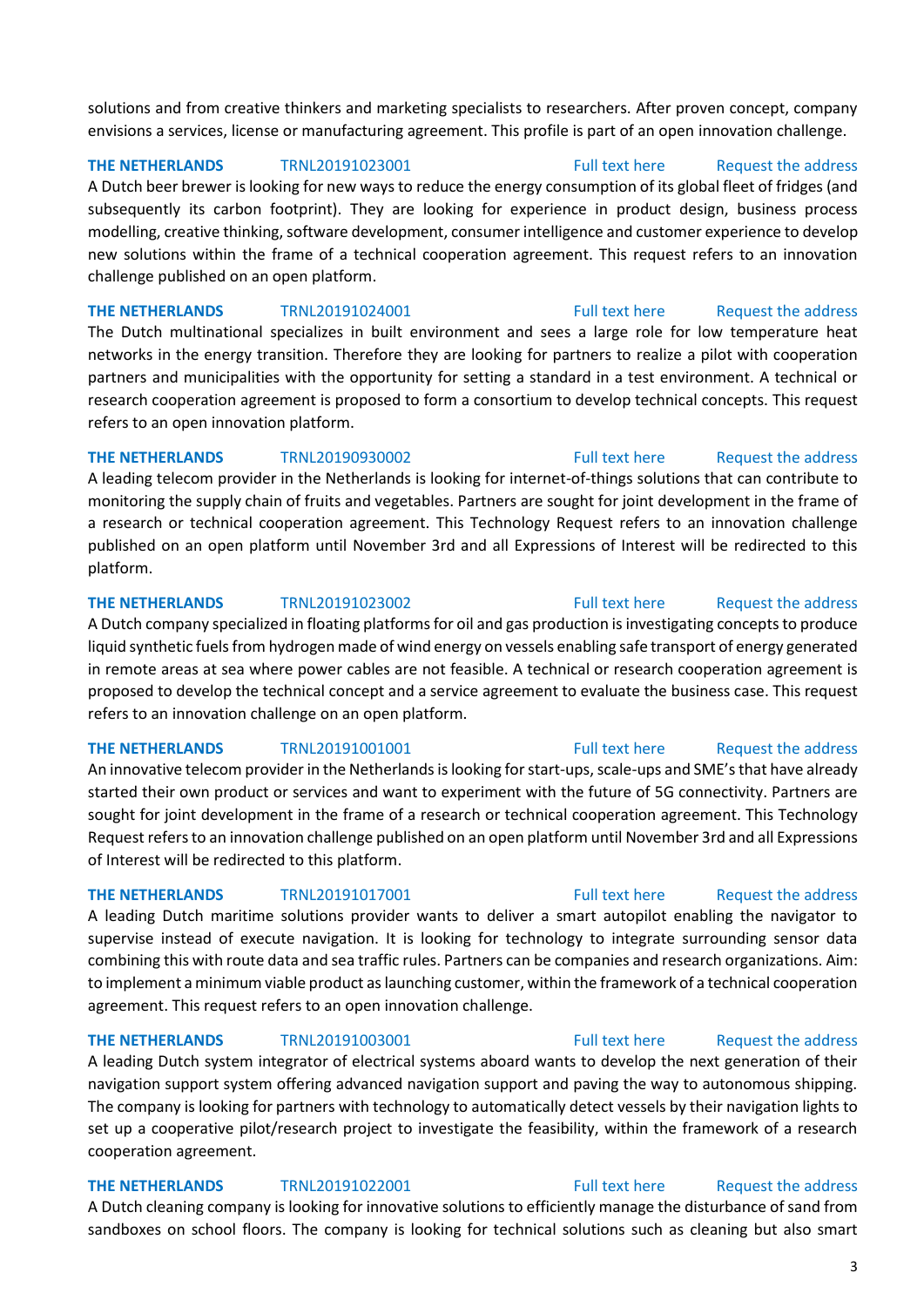prevention methods. The company is looking for a collaboration with partners and envisions a license agreement or a technical cooperation agreement. This request refers to an innovation challenge published on an open platform.

## **GERMANY** TRDE20190916001 [Full text here](https://een.ec.europa.eu/tools/services/PRO/Profile/Detail/aea209c6-2505-4ae6-b816-391a8a0fcaf9) Request the address

A young, ambitious and award-winning start-up company from Germany with the vision to build intelligent equipment for water networks is looking for partners with technical expertise and know how on building test benches for hydraulic equipment. The company seeks design, consultancy and technical advisory services and expertise to build own test bench under a manufacturing agreement.

### **THE NETHERLANDS** TRNL20191010001 [Full text here](https://een.ec.europa.eu/tools/services/PRO/Profile/Detail/38296acd-eb69-4caa-aeca-c5623fe96cde) Request the address

A Dutch multinational is specialized in developing inkjet technologies for digital imaging and printing services. The company is looking for partners that can help them in finding totally new applications and products that can be made by using their developed high-tech print heads. Cooperation with partners is envisaged under a technical cooperation agreement.This profile is part of an open innovation challenge.

### **BELGIUM** TRBE20191009001 [Full text here](https://een.ec.europa.eu/tools/services/PRO/Profile/Detail/dcca8476-34ea-4bf2-a63c-aa413e266e69) Request the address

## A Brussels SME has developed a light weight, autonomous type of housing with low environmental impact. The container style mobile housing unit is autonomous in terms of water and energy use and built with sustainable

construction and zero emission technologies. The SME looks for partners to improve the technologies (e.g. sustainable batteries, PV and water purification system, home automation) applied in the housing box. The company is looking for technical and commerial cooperation agreements.

## **BELGIUM** TRBE20190902001 [Full text here](https://een.ec.europa.eu/tools/services/PRO/Profile/Detail/0a20e67b-dcb5-4ded-a406-9322a7ef4a72) Request the address A Belgian start-up based in Brussels is launching a hub on mobility which will inform, guide and advice all types of users on the soft mobility options. Products in the micromobility sector related to alternative mobility or micromobility are requested. The partner should be able to provide products for demonstration, technical assistance to assist the requests from the customers as well as repair and maintenance programs. Commercial agreement with technical assistance is sought.

The Chinese company was founded in 1989. Their main products include commercial cash registers, commercial software, smart retail equipment, sports lottery terminals and so on. Now, based on the Chinese market demand, the company is engaged in the electronic shelf label (ESL) system technology development. They are looking for potential European partners with advanced ESL technology to conduct joint technical development via a technical cooperation agreement.

## Spanish researchers working in analytical chemistry and neurology have developed a new way of differentiating between stroke subtypes, diseases or brain damages through biomarkers from the central nervous system (CNS), by analyzing non-invasive samples (nasal exudate), in a quick, simple and painless way. Companies in the biotechnology and pharmacy fields, as well as in medicine and clinical diagnosis, are sought to develop applications of the described invention under license agreements.

A French SME providing contract R&D and manufacturing services in the biomedical field and microtechnologies, is working on the development of medical devices for tissue regeneration. During 5 years, the company has investigated the design and the manufacturing of electrospun medical devices mainly in the vascular and dental fields. The company is looking for research projects where its electrospinning skills can be used to develop and manufacture innovative medical devices (e.g. NMBP-21-2020).

### **SOUTH KOREA** TOKR20190410001 [Full text here](https://een.ec.europa.eu/tools/services/PRO/Profile/Detail/704c5129-f04d-4185-aa33-25e9c9cbaa5a) Request the address

A Korean company, specialized in the field of probiotics, is looking for a manufacturer, or a research institute, interested in manufacturing agreement or technical cooperation. It has the technology to separate, cultivate and produce more than 500 species of bacteria including 19 types of probiotics, accredited by the Korea Food &

## **CHINA** TRCN20190929001 [Full text here](https://een.ec.europa.eu/tools/services/PRO/Profile/Detail/0a39011e-c026-4ef1-9b35-00d428550bc8) Request the address

## **SPAIN** TOES20191001001 [Full text here](https://een.ec.europa.eu/tools/services/PRO/Profile/Detail/09cddc06-d81e-47d6-8df7-9ab9fe20e69b) Request the address

## **FRANCE** TOFR20191003001 [Full text here](https://een.ec.europa.eu/tools/services/PRO/Profile/Detail/2b022f10-f28a-40a6-87d3-5f009600fc3f) Request the address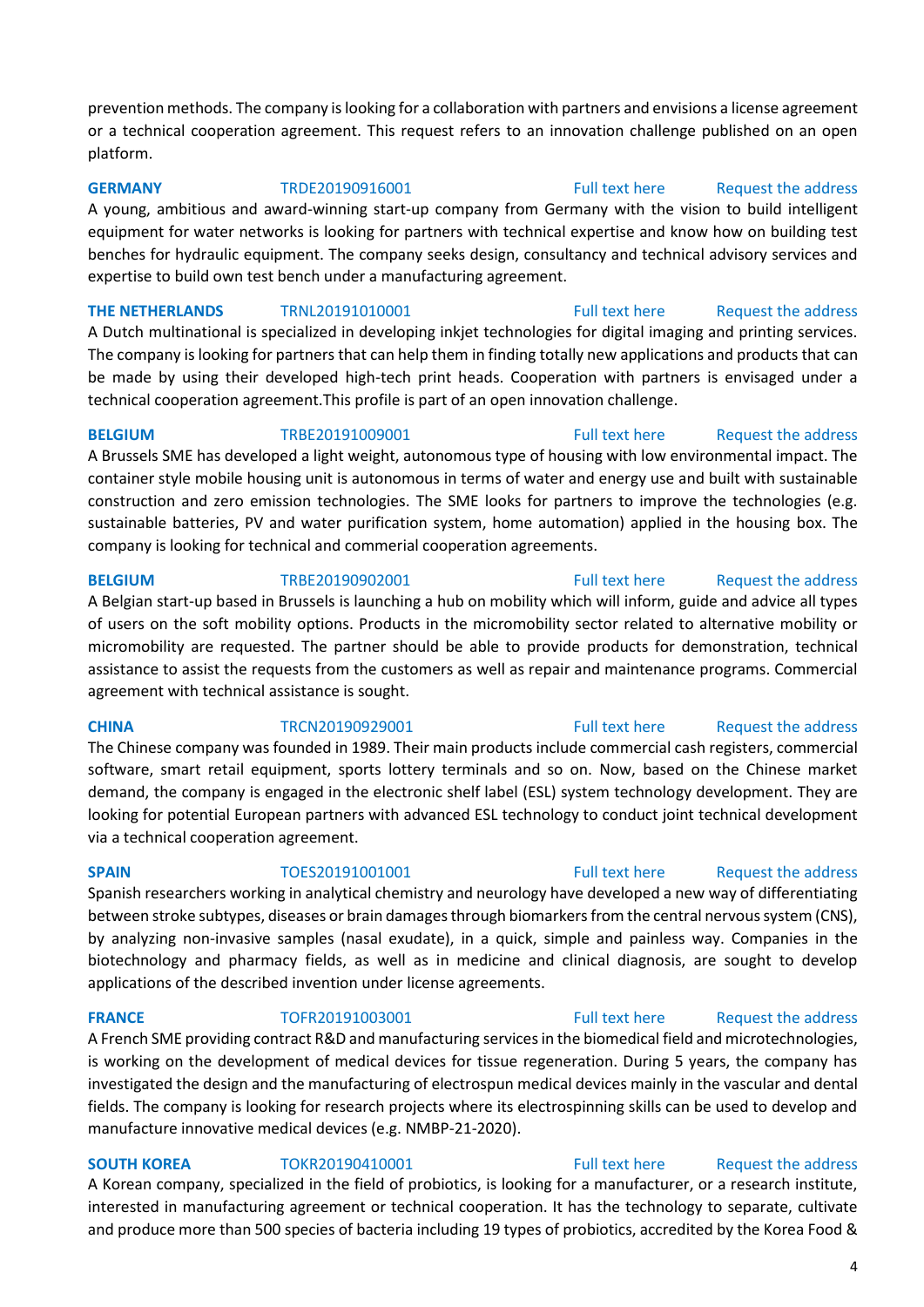Drug Association. Through a patented SP-complex (Seaweed Polysaccharide) coating technology, their probiotics show high survival rate and acid-resistance.

**SOUTH KOREA** TOKR20190502001 [Full text here](https://een.ec.europa.eu/tools/services/PRO/Profile/Detail/4e256b81-178b-4e40-980e-3f81e0fbc174) Request the address A Korean IT and software company has developed a pet caring solution that tracks the location of pre-registered pets. It is a platform service that can find the position of a companion animal anytime and anywhere. Preferred partner sought by the company is primarily investors under a joint venture agreement. Another type of cooperation considered by the company is a technical cooperation agreement.

**SOUTH KOREA** TOKR20190927001 [Full text here](https://een.ec.europa.eu/tools/services/PRO/Profile/Detail/87171a36-59f4-4b33-9c86-29d679faf8fe) Request the address A Korean company in the adhesive coating field provides optical barrier tapes that can be applied in thin-film packaging, solar cells, and display areas. It has a higher adhesive force than existing products, so it can be attached to the top of solar roof tiles at room temperature. This increases the efficiency of solar cells. Its differentiated process enables cost reduction. The company seeking a European partner company to collaborate under research or technical cooperation agreement.

**POLAND** TOPL20190925001 [Full text here](https://een.ec.europa.eu/tools/services/PRO/Profile/Detail/749d1615-c1f1-4e9d-8a05-8246421d69bc) Request the address

A Polish SME specialises in building and reconstruction of production lines for automatic raw material loading, unloading, intelligent logistics with maintenance free use. With mature technology, it can be customised based on customers process requirements. The company is looking for partners whom they can offer their expertise in production automation and applications in form of technical cooperation agreement and services agreement.The company is looking the clients all over the world.

**UKRAINE** TOUA20191001001 [Full text here](https://een.ec.europa.eu/tools/services/PRO/Profile/Detail/964878cc-19d4-4724-a415-81a43e89c179) Request the address Ukrainian University offers cooperation in development of complex thermal engineering systems and technologies for aerospace and other industrial sectors on the basis of heat transfer loops and heat exchangers with compensation/evaporation and two-phase flows (water, freon, ammonia, carbon dioxide, cryogenic fluids, air-water mixtures). The company is now looking to develop its technology and know-how and is looking for partners in Europe. Research cooperation agreement is envisaged.

A Spanish healthcare research institute has developed a system and device for positioning medical needles into body tissue with accurate control of both position and penetration depth. They are particularly applicable for use in brachytherapy and different radioactive sources into various different tissues.The institute would like to talk to companies interested in commercializing this radiation oncology technique, or in a research cooperation agreement to develop it.

**POLAND** TOPL20191015001 [Full text here](https://een.ec.europa.eu/tools/services/PRO/Profile/Detail/71c9ae87-f9ff-4807-8115-784fbb9ab1e1) Request the address A Polish company with an established position in Europe, dealing with software solutions for robotic observatories, space sector, ground segment, education and research is looking for foreign partners in order to develop on new markets. The company is looking for service agreements and R&D cooperation.

**SLOVENIA** TOSI20190724001 [Full text here](https://een.ec.europa.eu/tools/services/PRO/Profile/Detail/e601a0a1-05f0-486e-8a2b-3aa8aeb1017b) Request the address Slovenian researchers developed a device for ischemic and efficient muscle building and/or strengthening. The client is looking for an industrial partner, active on the field of medical/rehabilitation devices. They are interested in joint venture agreements with companies from EU.

## **GERMANY** TODE20191023001 [Full text here](https://een.ec.europa.eu/tools/services/PRO/Profile/Detail/43f56cc4-ca50-458a-b0e0-dd4a57dbb35b) Request the address The German company provides different kind of sensor and measurement technologies. The company's highinnovative sensor technologies can be used for fuel cells (mobile and stationary), pressure lines, tanks, storage tanks and power generators. Within a commercial agreement with technical assistance the company is looking for plant engineering companies which develop plants or systems for the use or production of hydrogen.

## **SPAIN** TOES20191010001 [Full text here](https://een.ec.europa.eu/tools/services/PRO/Profile/Detail/c7d8487b-491f-4957-a2e3-07afc8ddb5c2) Request the address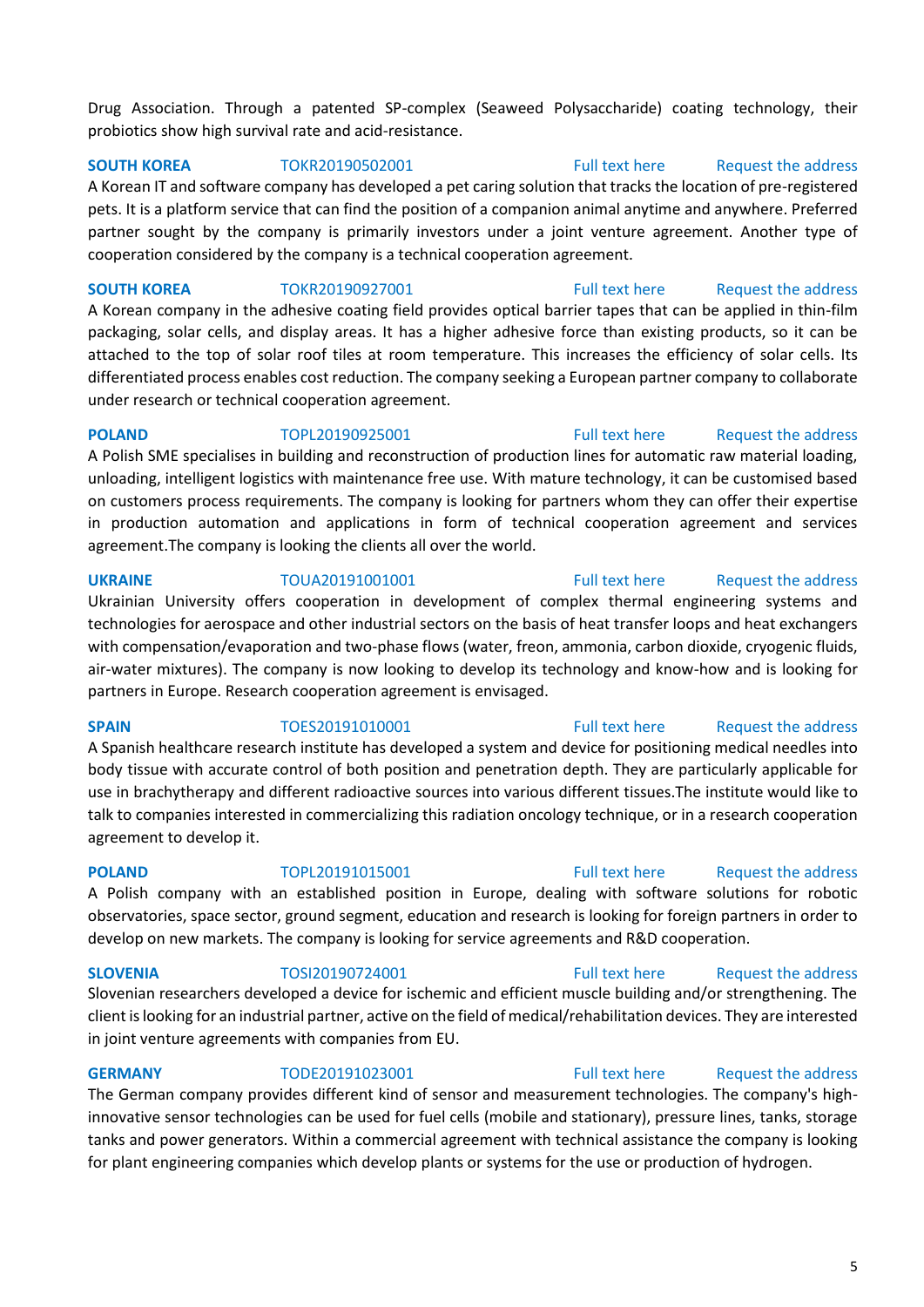## **LATVIA** TOLV20190312001 [Full text here](https://een.ec.europa.eu/tools/services/PRO/Profile/Detail/9eace36d-e7be-4cc1-9857-88923390018e) Request the address

A university from Latvia has developed a cost-effective water activation for plant watering/spraying device. The device is mainly foreseen to be used in greenhouses. The university is offering commercial agreement with technical assistance to agricultural equipment producing companies.

### **LATVIA** TOLV20190612001 [Full text here](https://een.ec.europa.eu/tools/services/PRO/Profile/Detail/f9376dfe-31e0-4782-9c9f-016d9daf2ac1) Request the address

A university from Latvia has developed a system for unassisted teaching and rehabilitation of talking skills for patients with speech disorders. The university is offering commercial agreement with technical assistance to parties interested in adapting the therapy to local needs and offering to their clients.

## **LATVIA** TOLV20191031001 [Full text here](https://een.ec.europa.eu/tools/services/PRO/Profile/Detail/4031d62c-f3fe-4676-b1cd-b6deee4588b6) Request the address

An SME from Latvia has developed a virtual reality trauma simulation technology as a tool for training of medical students, residents, healthcare professionals and physicians and military personnel. The SME offers research and/or technical cooperation agreement to research institutions, medical simulation centres, SMEs and other stakeholders for involvement in case studies for testing the technology efficiency or development of training courses to specific users.

**SPAIN** TOES20191017001 [Full text here](https://een.ec.europa.eu/tools/services/PRO/Profile/Detail/e97bdd2c-01b8-493b-b916-285b83d2e402) Request the address A Spanish initiative of specialised developers and nurses offers a virtual reality technology with controllers emulating the hands of the nurse to train in the insertion of peripherally inserted central catheters (PICC). They are looking for partners, with no preferred location, to establish commercial agreements with technical assistance and technical and research cooperation agreements.

## **ITALY TOIT20191017002** [Full text here](https://een.ec.europa.eu/tools/services/PRO/Profile/Detail/e74f8922-229b-4a45-ad6f-584980238ad1) Request the address

Partners of an Interreg cross-border cooperation project, Universities, Hospitals and Special Agencies, have developed a system integrating wearable and portable devices (all of them newly developed) for elderly physiological parameters monitoring (regular heartbeat and vascular pressure, oxygenation, body temperature, ECG, dehydration…etc ) for a healthy aging. Industries and SMEs working in biomedial sector are sought for the system precommercial development and licensing agreements.

A Singapore institute has developed a vision-based navigation solution to aid indoor navigation in Global Positioning Systems (GPS) denied environments, eliminating the need for expensive and weighty sensors such as Light Detection and Ranging (LIDAR) which are commonly used in most indoor autonomous drones and Autonomous Ground Vehicles (AGV). The institute seeks licensing/commercial partnerships with technical assistance with MNEs/SMEs of all sizes.

## A Spanish research institute offers its expertise in synthesis and upscaling capacities of nanomaterials and coatings for using in development of characterisation protocols and modelling, therefore being able to define specific needs from the industry as well as production of samples for the validation of the protocols. The company has links with nanomaterials commercialization companies. They are looking for consortiums involved in project proposals for H2020 calls for research cooperation.

## **SPAIN** TOES20191029002 [Full text here](https://een.ec.europa.eu/tools/services/PRO/Profile/Detail/c25dfd70-9f7a-4f1e-b750-345fbb15bd6c) Request the address

A Spanish research institute, in conjunction with a German research center, has discovered 18 antibodies that show reactivity against the atherosclerotic plaque, so that, they could be used for the diagnosis of atherosclerosis. Moreover, the use of one specific antibody, A12 antibody, prevents the progression of the disease and reduces the level of free circulating cholesterol and LDL. They are looking for partners, with no preferred location, to establish a license agreement.

## **SPAIN** TOES20191018002 [Full text here](https://een.ec.europa.eu/tools/services/PRO/Profile/Detail/043e6870-394c-49c4-8bb3-e447d22d492f) Request the address A Spanish research institute offers its expertise in nanomaterials and functional coatings for concentrated solar power plants in order to increase performance and reduce costs. The centre offers their background and previous expertise for this field of application regarding self-cleaning solutions for mirrors, protective

## 6

## **SINGAPORE** TOSG20190904002 [Full text here](https://een.ec.europa.eu/tools/services/PRO/Profile/Detail/ddefbfa8-5198-4f39-b324-dfde766573df) Request the address

## **SPAIN** TOES20191018001 [Full text here](https://een.ec.europa.eu/tools/services/PRO/Profile/Detail/9cd6d501-5807-4453-a260-643e417538eb) Request the address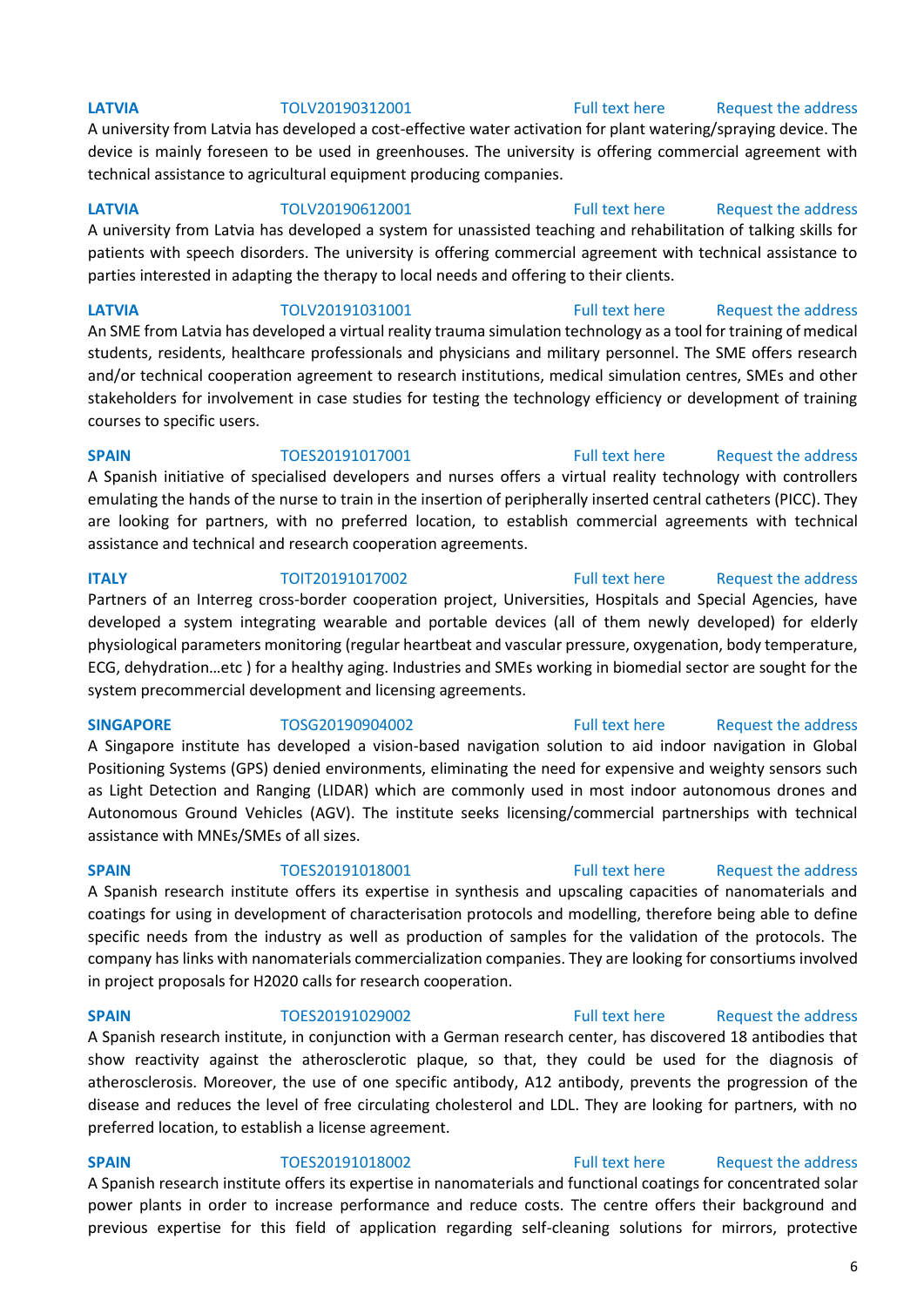anticorrosion coatings, infrared rays absorbing coatings and nano-additives for molten salts and thermal fluids. They look for project proposals to H2020 calls.

**SPAIN** TOES20191010002 [Full text here](https://een.ec.europa.eu/tools/services/PRO/Profile/Detail/5f6959a5-c7fc-4737-b466-664192184521) Request the address

Environmental consultancy based in Madrid (Spain) and specialized in nature-based solutions for climate change adaptation, aims to collaborate in H2020 projects leading the development and implementation of outreach strategies and actions. They look to establish a research cooperation agreement for developing outreach and dissemination strategies, in all European and third countries.

**SPAIN** TOES20190904001 [Full text here](https://een.ec.europa.eu/tools/services/PRO/Profile/Detail/9c4766a6-6e75-4af4-8d9b-579d4ce4cf15) Request the address A Spanish research institution has developed a water filtration installation. It contains tanks designed to perform various functions with the great advantage of performing all the functions in the same tank without having to change installation. This installation is used, for example, in seawater desalination processes. Industrial partners from the hydraulic sector companies are being sought to collaborate through a patent licence agreement.

**SPAIN** TOES20190924002 [Full text here](https://een.ec.europa.eu/tools/services/PRO/Profile/Detail/e33453e0-c37a-4507-8c3c-646d352f2ca8) Request the address

A Spanish research institution has developed a method that allows to generate pulsed signals of high power and energy through control over the spatial distribution of the intensity, nonlinear effects and the dispersive characteristics inside a laser. This method offers interesting possibilities for the processing of laser materials, the generation of high bandwidth light sources, the development of sensors or optical metrology, as possible field of application.

**ITALY TOIT20191017001 TELLY Full text here Request the address** An Italian designer offers an innovative multifunctional space-saving piece of furniture that includes in all in one solution: bed, sofa, cabinet, bookcase and work surface. The invention provides several advantages both in terms of use of space and in terms of practicality. The designer is offering the technology under license and manufacturing agreements.

**ITALY TOIT20190926001** [Full text here](https://een.ec.europa.eu/tools/services/PRO/Profile/Detail/a93e82fa-5193-41f0-83e9-ad86038380d2) Request the address An Italian company has developed proprietary production lines that work double-sided PVC-coated fiber fabric to build anaerobic digesters, cover domes, constant pressure gasholders and tank covers for odour limitation. The systems allow high flexibility in shape and equipment to regulate and control the working pressure and gas flow rates. The company is looking for partners interested in biogas plants design/construction/management, within commercial agreement with technical assistance.

**SWEDEN** TOSE20191014001 [Full text here](https://een.ec.europa.eu/tools/services/PRO/Profile/Detail/e2932578-0d1f-4851-a15b-a20fe8ed7b80) Request the address A Swedish Managed Service Provider and Independent Software Vendor offers a modern, Kubernetes based container platform tailored for companies in regulated industries that want to be fast, innovative and enable a DevOps way of working while staying secure and compliant with regulations like GDPR, ISO-27001 and PCI-DSS. The company is looking for banking, fintech, regtech, medtech and biotech companies and cloud providers for commercial agreement with technical assistance.

**TURKEY** TOTR20190919001 [Full text here](https://een.ec.europa.eu/tools/services/PRO/Profile/Detail/4ec865ef-c8fe-465b-9b5a-c5a683def45b) Request the address A Turkish company which is working in the energy sector has been established in 2013. The company is carrying out the R&D works for renewable energy sources, wind turbines, high-efficiency engines for automotive, etc. They have eight different patents. They are looking for a license agreement.

## **SLOVENIA** TOSI20190805001 [Full text here](https://een.ec.europa.eu/tools/services/PRO/Profile/Detail/8d016b33-dcd4-4a81-9e6b-852261f04a1c) Request the address

A Slovenian research institution has developed a specific bio-molecular drug delivery system using a selective cathepsin inhibitor as a guiding molecule towards cancer sites. The invention solves the problem of safety and accuracy of drug delivery to the cancer target site. The researchers seek research cooperation for pre-clinical studies, clinical trials followed by upscaling the production according to the good manufacturing practices.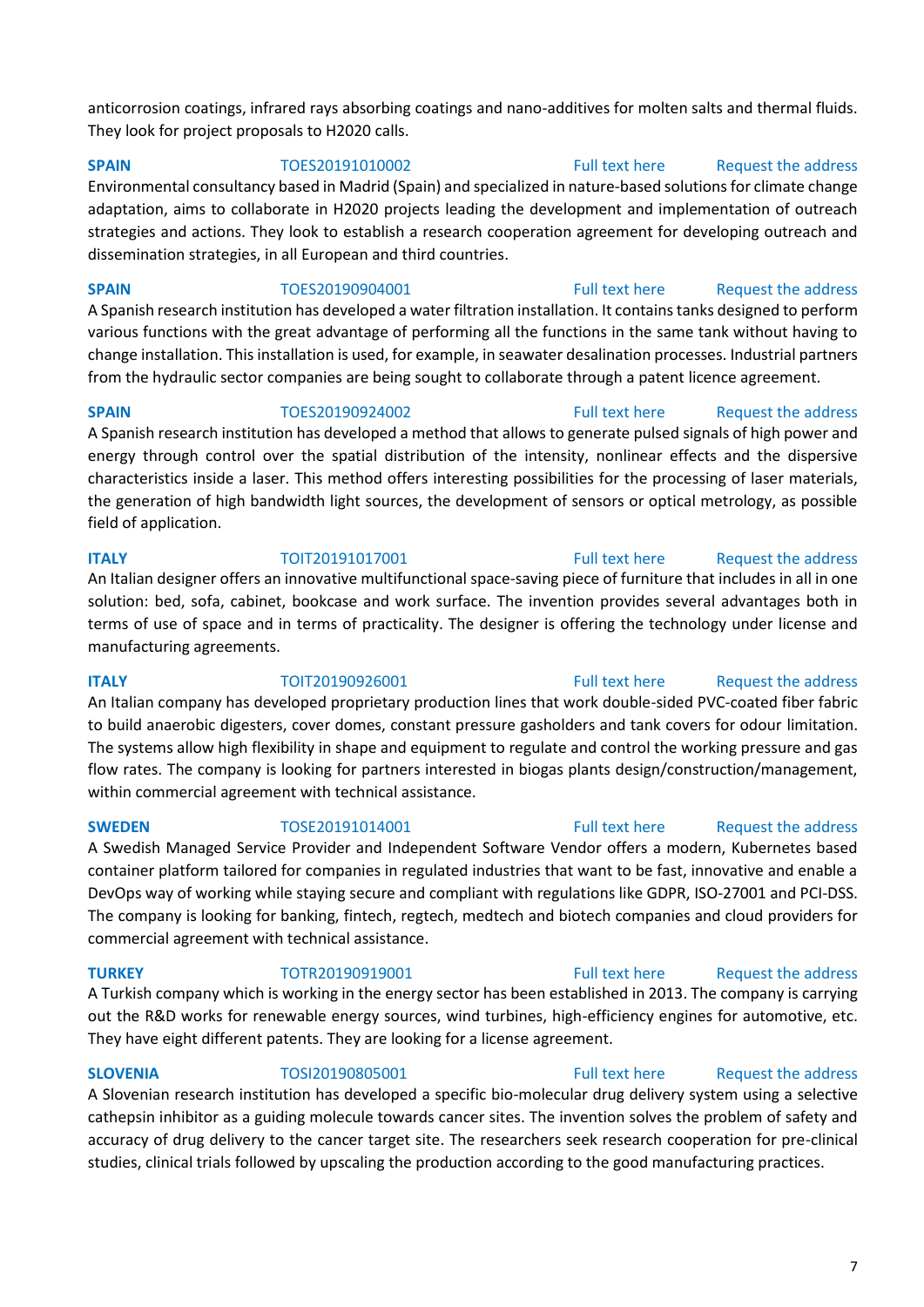A Slovenian research institute and a university have developed an innovative antioxidant and antimicrobial flexible plastic material for making films and foils to be used in food industry and where food needs to be preserved for a longer period of time with help by temporary solutions. The Slovenian research institute and university are looking for manufacturers of foils and films for license agreements.

**SLOVENIA** TOSI20191007001 [Full text here](https://een.ec.europa.eu/tools/services/PRO/Profile/Detail/93760198-544e-4315-b951-625193cf4ca5) [Request the address](http://www.een.bg/index.php?option=com_rsform&formId=13) 

A Slovenian research institute has developed a novel method for surface treatment of polytetrafluoroethylene (PTFE, Teflon®) and other fluorinated polymers, which significantly improves wettability of the surface from highly hydrophobic to highly hydrophilic. The institute is looking for producers of PTFE products and other fluoropolymeric products for license agreement.

**UNITED KINGDOM** TOUK20191017001 [Full text here](https://een.ec.europa.eu/tools/services/PRO/Profile/Detail/351a858a-64ed-4d26-8410-da36327c94db) Request the address

A UK SME has developed a self-repairing industrial robot system using a patented novel method which eliminates planned and unplanned downtime and system failures. They now wish to engage with partners to further develop the innovation to a proof of concept and demonstration stage and also open to license agreements to companies wishing to adopt their invention.

**UKRAINE** TOUA20190717001 [Full text here](https://een.ec.europa.eu/tools/services/PRO/Profile/Detail/fab41a03-8765-4455-909d-2e71e59dbbf7) Request the address University, located in Ukraine, Odessa has developed a solar energy concentrator, which is based on Frenel mirrors. It can be used as a block of solar energy stations for getting electricity and heating various objects (e.g. water) and for other purposes in technological processes of various types of production. University can propose development of innovation in cooperation, license for manufacturing or search of factories for organizing manufacturing.

**THE NETHERLANDS** TONL20190619001 [Full text here](https://een.ec.europa.eu/tools/services/PRO/Profile/Detail/c324348a-010d-4f82-8f4d-db6189dd54f1) Request the address A Dutch company specialized in control solutions for plants and systems developed a wind turbine controller code for new multi Mega Watt turbines. The code has many features that enhances performance. The company is looking for commercial agreement with technical assitance with companies involved in new wind turbine developments, smart grid developments, wind farm optimization and other users.

### **UNITED KINGDOM** TOUK20191010001 [Full text here](https://een.ec.europa.eu/tools/services/PRO/Profile/Detail/d5aebddb-61e6-4ad7-beb3-3b894cbff7df) Request the address

A UK University has identified that sucralose can reduce the permeability of capillary walls, preventing the spread of cancer cells via the bloodstream, and inhibit the formation of blood vessels in new tissue, restricting tumour growth. It seeks partners to clinically trial and commercialise the product under at commercial agreement with technical assistance, a license agreement or a research cooperation agreement.

A UK university has devised a cost-effective neuro-motor rehabilitation solution that improves range of motion and kinematic abilities of motor-impaired patients and is seeking partners either under licensing agreements or commercial agreements with technical assistance.

A German company and a research organization aim to develop an automatized pre-shredder recycling process for the automotive or machinery industry in order to secure nearly 100% closed loop recycling in particular with respect to rare and valuable materials. The process requires data driven automatized dismantling and sorting machinery. The consortium looks for a research co-operation with an industrial partner interested in implementing the pre-shredder pilot process as prove of feasibility.

**FRANCE** TOFR20191017001 [Full text here](https://een.ec.europa.eu/tools/services/PRO/Profile/Detail/6f4848c2-9382-45c1-a7f0-f1ba2df2c62a) Request the address A French company focused on improving the daily lives of patients suffering from chronic diseases offers its expertise and its collaborative platform giving patients a new experience and repositioning them at the centre of the care system. It is interested to join H2020 projects under a research cooperation agreement.

### **SLOVENIA** TOSI20190918001 [Full text here](https://een.ec.europa.eu/tools/services/PRO/Profile/Detail/3938eddc-b6ad-4126-a28e-fce2c7f9d120) Request the address

## **UNITED KINGDOM** TOUK20191010002 **Full text here** Request the address

## **GERMANY** TODE20191001001 [Full text here](https://een.ec.europa.eu/tools/services/PRO/Profile/Detail/44342359-c444-42d6-ac7a-bb233584c3ae) Request the address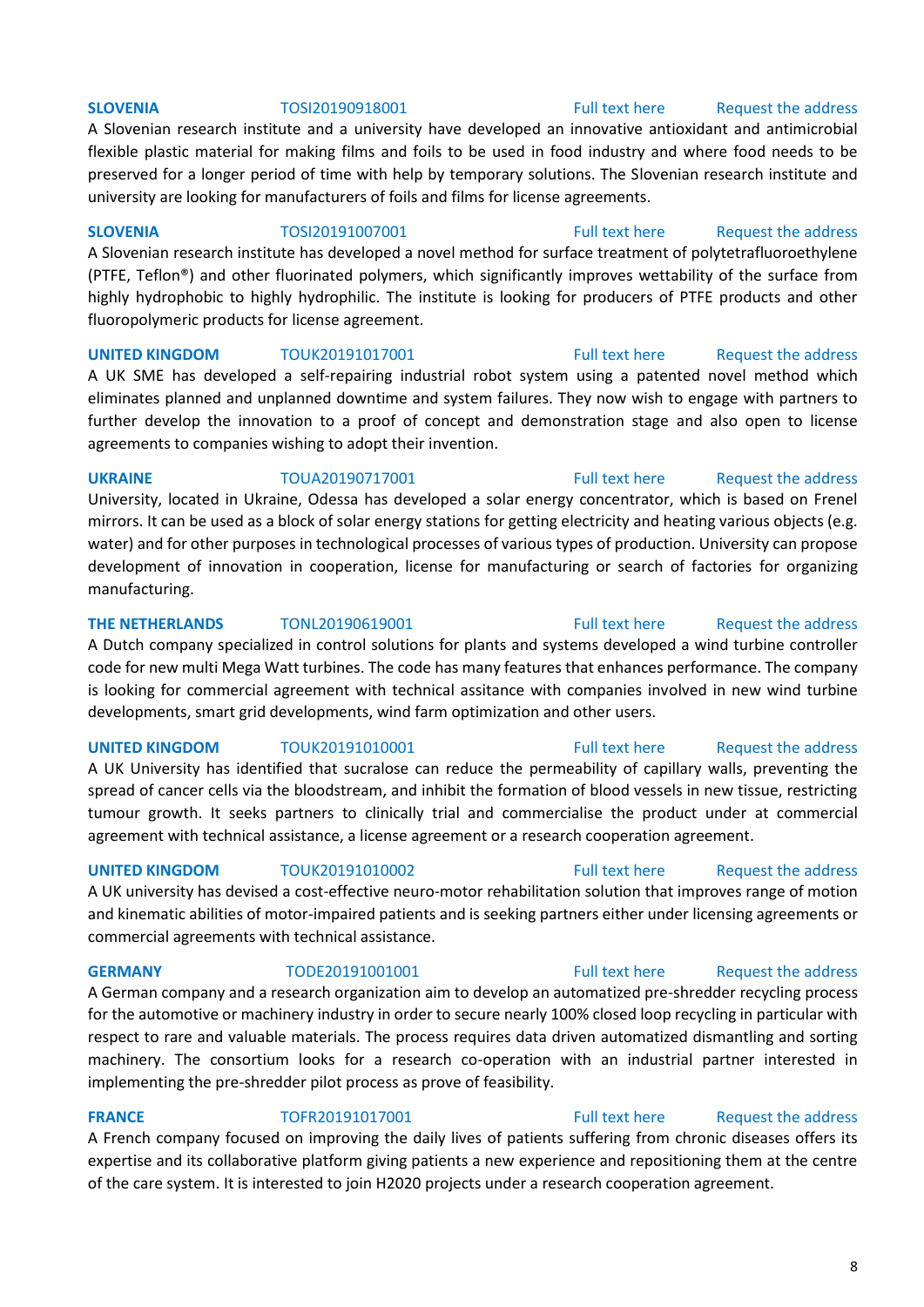## **UNITED KINGDOM** TOUK20191021001 [Full text here](https://een.ec.europa.eu/tools/services/PRO/Profile/Detail/a512b507-6d18-4a8b-9b0c-0143564f1c5c) Request the address

A UK company has developed a pulse reader and app that calculates your 'heart age' based on aortic stiffness, an indicator of developing (and reversible) illnesses. They are seeking industry and academic researchers from the healthcare sector who might use the device in their studies or to explore new applications for the device, via research cooperation agreement. They are also seeking distributors of healthcare devices to take the product to new markets under a business offer.

### **CZECH REPUBLIC** TOCZ20191014001 [Full text here](https://een.ec.europa.eu/tools/services/PRO/Profile/Detail/b845f98d-a5c6-4d38-8202-09f2d7224a22) Request the address

The Czech inventor offers a solution for a multi-purpose solar power plant. The offered solution operates on the basis of four independent systems, which – thanks to energy storage – are able to generate electricity non-stop. Main advantages are combination of solar power plant and seawater desalination, which lead to faster return on investment than conventional projects. The inventor is looking for partners in order to further develop an idea based on a financial or license agreement.

### **CZECH REPUBLIC** TOCZ20191014002 **Full text here** Request the address

Czech researchers have developed and successfully implemented a special road barrier against vehicle ramming attack than can be easily manually assembled. The barrier offers very fast deployment on-site and an enhanced level of protection. The researchers are looking for manufacturing partners interested in a licensing agreement.

Researchers from a Czech university have developed and successfully implemented a device optimised for special testing of a transformer's resistance during its short-time overload. The advantage of the equipment is that the power loading of a transformer may be recovered back to the mains without being dissipated. The researchers are looking for manufacturing partners interested in a licensing agreement.

Researchers from the Czech university have developed and successfully implemented a special device that allows to test power capacitors in the mode when the alternating current passes through them, usually with high frequency and units up to tens of amperes, while the needed electric power and demands for the testing equipment are minimized. The researchers are looking for manufacturing partners interested in a licensing agreement.

### **CZECH REPUBLIC** TOCZ20191021001 [Full text here](https://een.ec.europa.eu/tools/services/PRO/Profile/Detail/8ac43d78-468f-4f0a-8bdd-f6350bc4b6d6) Request the address

Researchers from the Czech university have developed and successfully tested a special device for testing asphalt pavement shear properties. The device offers the simple shear properties testing of granular materials. It can be used to design material and to perform quality checks. The researchers are looking for partners interested in licensing agreement.

Dutch company active in the development and marketing of machinery for medical device companies and tissue banks offers machinery and technology which optimizes the processing of soft (e.g. biopolymer fleeces, human tissues) and hard materials (e.g. bone grafts). Core competence is to develop customized equipment suitable for clean rooms. Cooperation could be either in the frame of a commercial agreement with technical assistance or a technical cooperation agreement.

## **FRANCE** TOFR20190117001 [Full text here](https://een.ec.europa.eu/tools/services/PRO/Profile/Detail/581b98fa-69bc-4323-a14c-b7b750df8d10) Request the address

A French company from the computer programming sector invented an embedded protection technology to secure and ensure accuracy of files. The SME offers license agreements for its standard ready to use applications, licence & technical cooperation agreements for clients willing to integrate the technology within their own processes, and service agreements for people interested in their software as a service.

## **UNITED KINGDOM** TOUK20190912002 [Full text here](https://een.ec.europa.eu/tools/services/PRO/Profile/Detail/dfc6f6a2-8ca3-4d54-8c51-9bd4045ea90f) Request the address

A UK company has developed a lightweight personal data consent service accessed as an API (Application Programming Interface). The technology allows organisations to provide a more accessible and clear service to clients as well as providing clear evidence for data compliance. They are seeking companies with apps to deploy

## **THE NETHERLANDS** TONL20190809001 [Full text here](https://een.ec.europa.eu/tools/services/PRO/Profile/Detail/d16c3f02-eda6-4bb7-adb2-f43ac5e402ce) Request the address

## 9

## **CZECH REPUBLIC** TOCZ20191015001 [Full text here](https://een.ec.europa.eu/tools/services/PRO/Profile/Detail/1f116e19-9f4c-461c-985d-d5d0ffe8fe87) Request the address

**CZECH REPUBLIC** TOCZ20191015002 [Full text here](https://een.ec.europa.eu/tools/services/PRO/Profile/Detail/2de15791-f8dc-4d18-9476-4d5a0debe96d) Request the address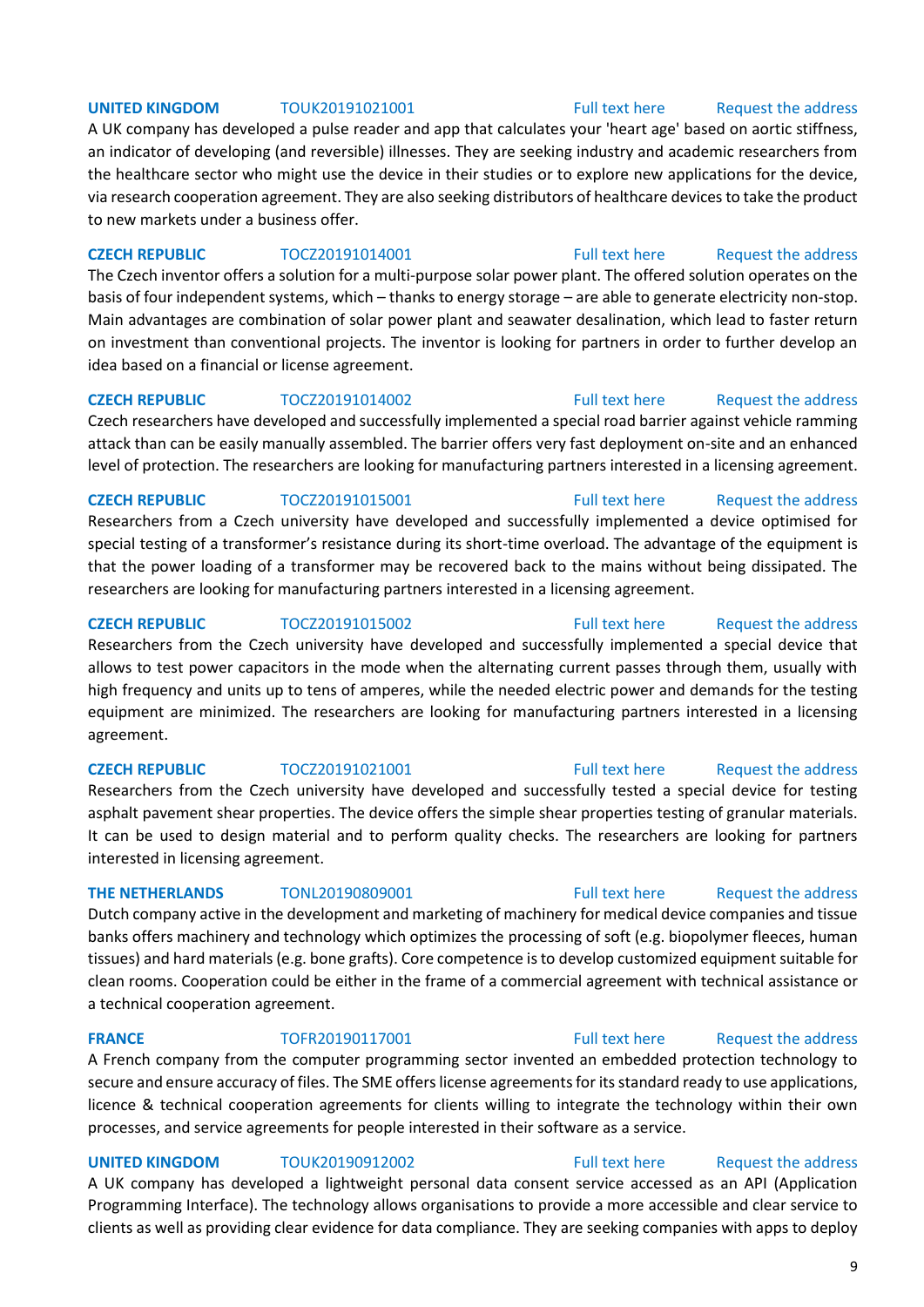the product as white-label service via licensing agreements or to support deployment as an in-country standalone service via commercial partnership with technical assistance.

**TURKEY** TOTR20190718001 [Full text here](https://een.ec.europa.eu/tools/services/PRO/Profile/Detail/63fbf52f-5c43-4929-8729-cb48eddac9c2) Request the address A Turkish developer of software solutions in virtual, augmented and mixed reality applications mainly for education, healthcare and marketing, is offering its capabilities through commercial agreement with technical assistance.

**GREECE** TOGR20191001001 [Full text here](https://een.ec.europa.eu/tools/services/PRO/Profile/Detail/ca7990ca-7451-4b02-a193-c6c31e6b8d14) Request the address A Greek IT SME, specialized in crowdsourcing methods and techniques within the fields of financial technologies, civic technologies and open innovation, has created novel solutions for its international client base. The company seeks public/private organizations and NGOs to conduct further research and/or co-develop customized products and services through research cooperation, technical cooperation, services or joint venture agreements.

**SPAIN** TOES20191014004 [Full text here](https://een.ec.europa.eu/tools/services/PRO/Profile/Detail/f0c9e3f9-4eca-45b3-850d-a2c8995500c7) Request the address A Spanish Information Technology (IT) company offers a cutting-edge optimization tool for sales forecasting, production planning and procurement. The tool integrates a fast and powerful statistical analysis of the sales record of each company's product with business information and the state of the supply chain in order to provide an optimized production and procurement plan. The company is looking for partners to establish license agreement or commercial agreement with technical assistance.

### **GERMANY** TODE20191018001 [Full text here](https://een.ec.europa.eu/tools/services/PRO/Profile/Detail/50b41846-68f3-431c-8eda-9c01d46475f5) Request the address

A small German company specialized in knitted clothing and technical textiles has developed a non-toxic textilebased antifouling and protecting material based on basalt thread for maritime buildings, sea-marks, bridges, wind mills and other applications in seawater environment. Efforts and costs are reduced significantly through considerable extension of maintenance intervals. Seeking industrial partners from the maritime sector and maritime operators for technical cooperation agreements.

**GERMANY** TODE20191001002 [Full text here](https://een.ec.europa.eu/tools/services/PRO/Profile/Detail/2e159a9f-6d71-46c3-91bd-5e065c7efe6e) Request the address

A Northern German SME has developed a patent-pending unique production process for liposomal formulations to significantly increase the bioavailability of active substances in dietary supplements. The company offers commercial agreements with technical assistance on the common development of customized liposomal formulations and/or manufacturing agreements on white label production to B2B partners worldwide related to food supplements, pharmaceuticals and health nutrition.

### **FRANCE** TOFR20191023001 [Full text here](https://een.ec.europa.eu/tools/services/PRO/Profile/Detail/d72aa7bb-94f2-46df-aa36-ec9117e599ae) Request the address

A French SME created a collaborative Artificial Intelligence (AI) online laboratory to bring AI softwares to integrators and innovators in all sectors. They want to engage a wide user community, foster adoption of AI, via use-cases experiments. The SME is searching for a consortium to answer to the call ICT-49-2020 with partners such as IT infrastructure company, specialist of human-machine interfaces, and research centers willing to transfer their know-how to the society.

## **UNITED KINGDOM** TOUK20191009001 [Full text here](https://een.ec.europa.eu/tools/services/PRO/Profile/Detail/67423f84-b9a5-4e8b-9319-3c49778d77c5) Request the address

A UK midlands based SME has developed a patented technology for automatically filling the holes left by automatic nail and screw guns. This company has developed a robust fully functioning prototype and created significant patent protection for the technology. They are now seeking manufacturing and/or distribution partners with established routes to market and also a brand partner to license and sell their technology.

**SINGAPORE** TOSG20190904001 [Full text here](https://een.ec.europa.eu/tools/services/PRO/Profile/Detail/a82d9dfa-25be-408c-9365-29e583c77519) Request the address

A Singapore institute has developed a novel eco-friendly larvicide which kills Aedes mosquito larvae to help combat mosquito-borne diseases such as dengue, malaria and zika. When activated by sunlight, the plantderived larvicide generates free radicals that are highly lethal to larvae. The safer, cheaper and more targeted mosquito killing solution provides a sustainable solution to other methods such as fogging. The institute seeks technical cooperation with MNEs/SMEs of all sizes.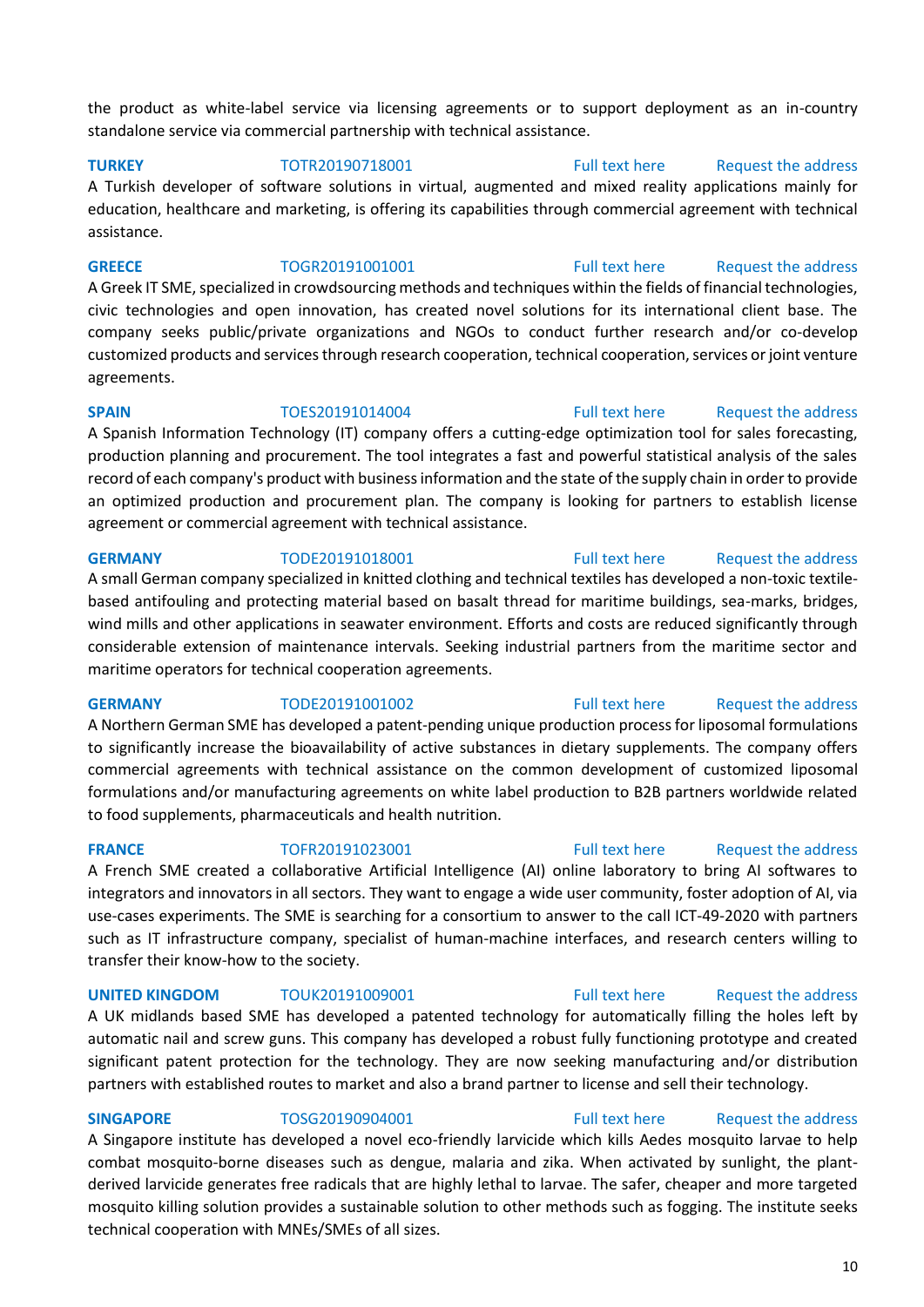A Singapore institute has developed a novel eco-friendly sandwich panel for cost-effective sound damping in electro-mechanical systems. The composite sandwich panel replaces traditional synthetic materials such as polyurethane foams with a mechanically stronger, injection mouldable and 3D printable structure with tunable sound, vibration, mechanical and heat absorption properties. The institute is interested in potential licensing opportunities with MNEs/SMEs of all sizes.

### **BELGIUM** TOBE20191010001 [Full text here](https://een.ec.europa.eu/tools/services/PRO/Profile/Detail/942c605b-dc56-4c62-bf36-7ccb64121f32) Request the address

The Brussels-based SME offers integrated smart building solutions for preventive control of buildings. They have developed an energy modeling tool based on predictive control algorithms that can lead to 40% energy and CO2 savings and impressive operational cost reductions of buildings. The company is looking for partners for technical collaboration and to respond to the H2020 call LC-SC3-B4E-3-2020 on upgrading smartness of existing buildings, under a research cooperation agreement.

**BELGIUM** TOBE20190225001 [Full text here](https://een.ec.europa.eu/tools/services/PRO/Profile/Detail/11169ccf-9778-414b-9fb6-022ab1fad242) Request the address The Belgian SME is a research-based service provider making use of innovative skin models and methods to address efficacy & mechanisms of action of new products. In the context of chronic inflammatory skin diseases, the SME has developed specific models mimicking atopic dermatitis and psoriasis. These models are validated and respond positively to treatment with different benchmarks. The SME is looking for partners involved in new drug/product discovery and development for technical cooperation.

### **UNITED KINGDOM** TOUK20190830002 **Full text here** Request the address

A UK R&D company specialised in an industrial electronics engineering has developed an innovative 'vision control sensor' solution for any robotics application. The VCS is a solution that can be used for incorporating state-of-the-art vision devices, control commercial of the shelf (COTS) actuators, interface a wide range of sensors and accelerate artificial intelligence algorithms. The company offers commercial agreement with technical assistance or a joint venture partnership.

## **ITALY TOIT20190930001** [Full text here](https://een.ec.europa.eu/tools/services/PRO/Profile/Detail/15505ef4-3875-482a-a763-28603788ca12) Request the address

A project group composed by some Northern Italian professionals working in different sectors designed a device capable of performing a first diagnostic blood, urine, phonocardiogram, eye fundus and audiometric exams for humans and animals, thanks to special computer applications on Smartphones. A patent application has been filed and companies that have an interest in the licence, development and marketing of this technology are being sought.

The final product is a camper, built up with the same aerospace techniques applied (fibre-foil and resin infiltration) using high strength materials, such us carbon and aramid high strength fibres. The Italian design is applied on German pick-up or commercial van. The SME is looking for marketing and commercial agreement with technical assistance, mainly in Europe and extra-UE.

### **SPAIN** TOES20190918003 [Full text here](https://een.ec.europa.eu/tools/services/PRO/Profile/Detail/6fca4e39-5e87-43c0-a617-2528cc8b7e19) Request the address

## A computer engineering research group from a Spanish university presents a system that improves the accessibility to learning platforms, through an automatic or manual scanning controlled by push buttons, very useful in the education sector, specifically for people with different motor capacities. They are looking for partners, with no preferred location, to establish technical cooperation agreements, license agreements or commercial agreements with technical assistance.

**SPAIN** TOES20190913001 [Full text here](https://een.ec.europa.eu/tools/services/PRO/Profile/Detail/a08343eb-247d-4a43-a042-dd6d1f00f778) Request the address A research group from a Spanish university has develped a planning system that, using artificial intelligence techniques, allows a team of robots to combine their capabilities to complete more complex tasks. This cooperatTive ExploRation Routing Algorithm uses a ground vehicle to reach terrestrial targets and, a drone team

# **ITALY TOIT20190809001** [Full text here](https://een.ec.europa.eu/tools/services/PRO/Profile/Detail/4edfed1d-93dd-427a-b1be-1424cdcf92b8) Request the address An Italian SME has developed an high safety and customised monocoque camper manufacturing technology.

11

## **SINGAPORE** TOSG20190918001 [Full text here](https://een.ec.europa.eu/tools/services/PRO/Profile/Detail/6056149a-298f-44ad-ad31-def4a969fb6e) Request the address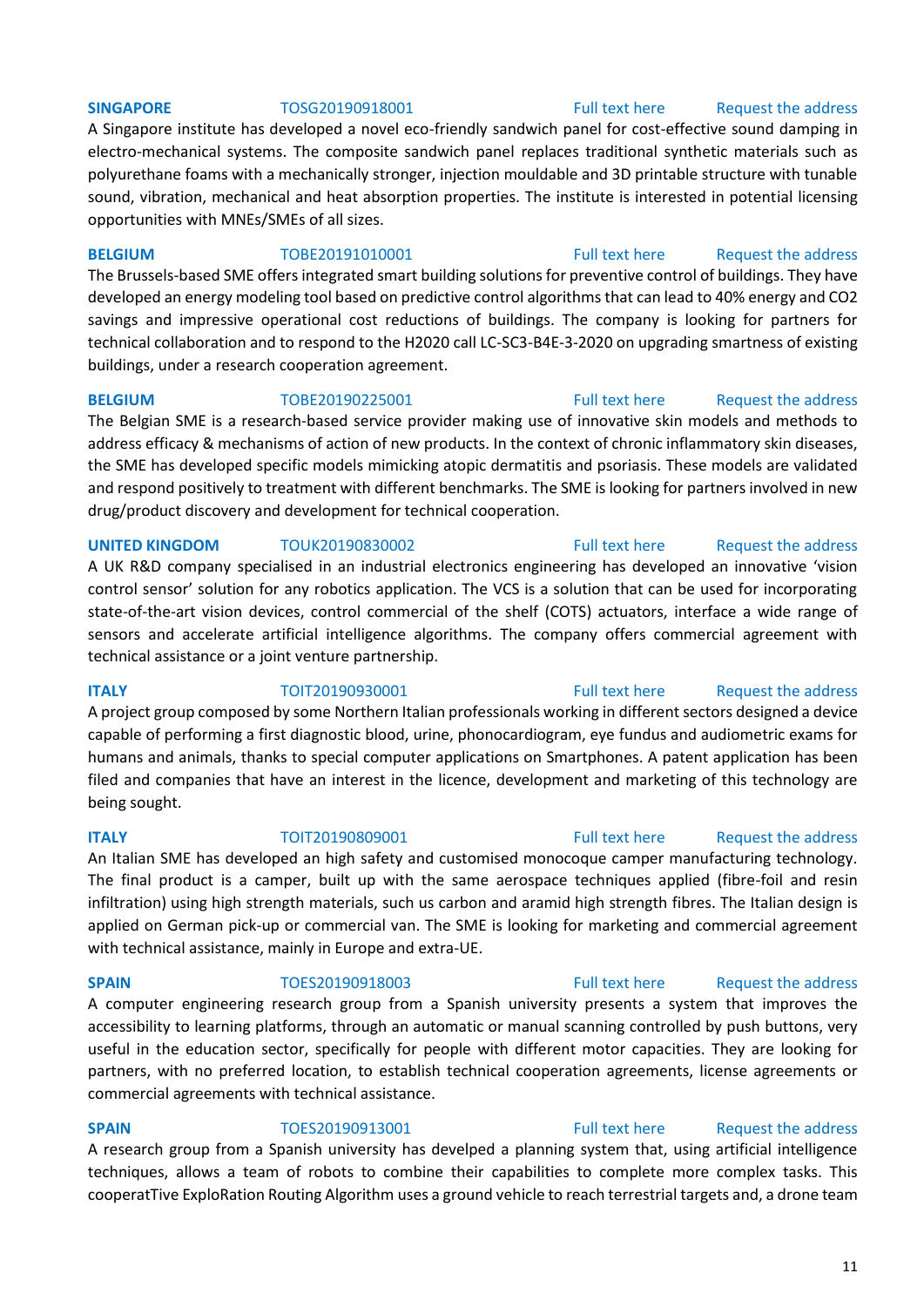to reach the aerial targets. They are looking for partners, with no preferred location. The collaboration types sought are manufacturing and research cooperation agreements.

## **SPAIN** TOES20190407001 [Full text here](https://een.ec.europa.eu/tools/services/PRO/Profile/Detail/4a84d174-c7de-4a3c-b25a-23c040d693de) Request the address

A Spanish SME, active in software programming, has developed a novel smart indoor location and guidance platform. It is a complete indoor wayfinding solution with geolocated contents and audio guides.This tool helps innovate and offer new advanced services for customers and employees.They are interested in partnerships with local IT companies or final users for commercial agreements with technical assistance and/or technical cooperation as well as with investors for financial agreements.

**SPAIN** TOES20190930001 [Full text here](https://een.ec.europa.eu/tools/services/PRO/Profile/Detail/7c306dd9-3dc4-4549-bdcf-9ba0734ffb06) Request the address A Spanish SME, with much experience as a telecommunications service provider, has developed an innovative GIS platform for the remote management of networks and infrastructures. This powerful tool provides remote geolocation, digitalization, miniaturization, management and editing of telecom networks. The company is interested in partnerships with software distribution companies or telecom service providers for commercial agreements with technical assistance or technical cooperation.

**FRANCE** TOFR20190626001 [Full text here](https://een.ec.europa.eu/tools/services/PRO/Profile/Detail/dd50ff34-e846-4e16-bbec-e28c76512c4c) Request the address A French innovative company that offers energy storage solution to industries willing to improve their energy efficiency by lost heats recovery and to renewables producers is looking for partnerships through commercial agreement with technical assistance, license agreement, manufacturing agreement or financial agreement. The company support the implementation of its solutions from diagnosis of the energy deposit to the implementation of its technologies and performance monitoring.

## **BELGIUM** TOBE20191004001 [Full text here](https://een.ec.europa.eu/tools/services/PRO/Profile/Detail/0464b52c-7c8a-4f5a-9a11-6218fffc2b14) Request the address

## A Belgian SME managing a free floating fleet of connected e-bikes is looking for a consortium to participate in a H2020 call on market uptake of EGNSS (European Global Navigation Satellite System) with the objective to reduce CO2 emissions of the public transport by introducing that data in the management of the fleet. The SME offers the fleet as demonstration case. Partners and coordinator are sought. They could be R&D institutions, public transport companies or cities.

A mechatronic Italian SME implemented and patented a technology based on phase inversion and developed a "spray machine" tested to produce biocompatible patches for tissues regeneration and heart valves having polymeric base. Company search pharmaceutical industries interested to develop new medical products using spray technology, research centres to study biomaterials and health structures for clinical trials. Technical and

## **SPAIN** TOES20191014001 [Full text here](https://een.ec.europa.eu/tools/services/PRO/Profile/Detail/bd9021ff-aa91-442a-a68f-ebdc9296ac28) Request the address

research cooperation agreements are proposed.

A researcher from the North of Spain has developed a new technology for the ripening of anchovies. Currently this new manufacturing process is under patent application. The technology is transferable to other seafood products. The researcher would be interested to cooperate with other companies of the agrofood sector under license agreements or technical cooperation agreements.

### **SPAIN** TOES20191015001 [Full text here](https://een.ec.europa.eu/tools/services/PRO/Profile/Detail/5a1e4e6d-14fa-497f-9f2b-8af145241da4) Request the address

A Spanish research group has developed a new method for obtaining carbon materials with excellent properties such as electrocatalysts in fuel cells or metal-air batteries. They are characterized by their outstanding catalytic activity and low manufacturing cost, making them candidates to replace the current platinum-based catalysts. Catalyst manufacturing companies interested in the commercial exploitation of this technology via patent licensing or technical cooperation agreements are sought.

A Spanish university has developed a 3D-printed heterogeneous monolithic catalyst with polymeric support allowing the acceleration of catalytic reactions in an optimal way at moderate temperatures, being especially suitable in preferential oxidation of carbon monoxide in hydrogen rich gases. Catalyst manufacturing companies

## **ITALY TOIT20190920001** [Full text here](https://een.ec.europa.eu/tools/services/PRO/Profile/Detail/d3f8c332-5726-4ba7-834a-0effd736b459) Request the address